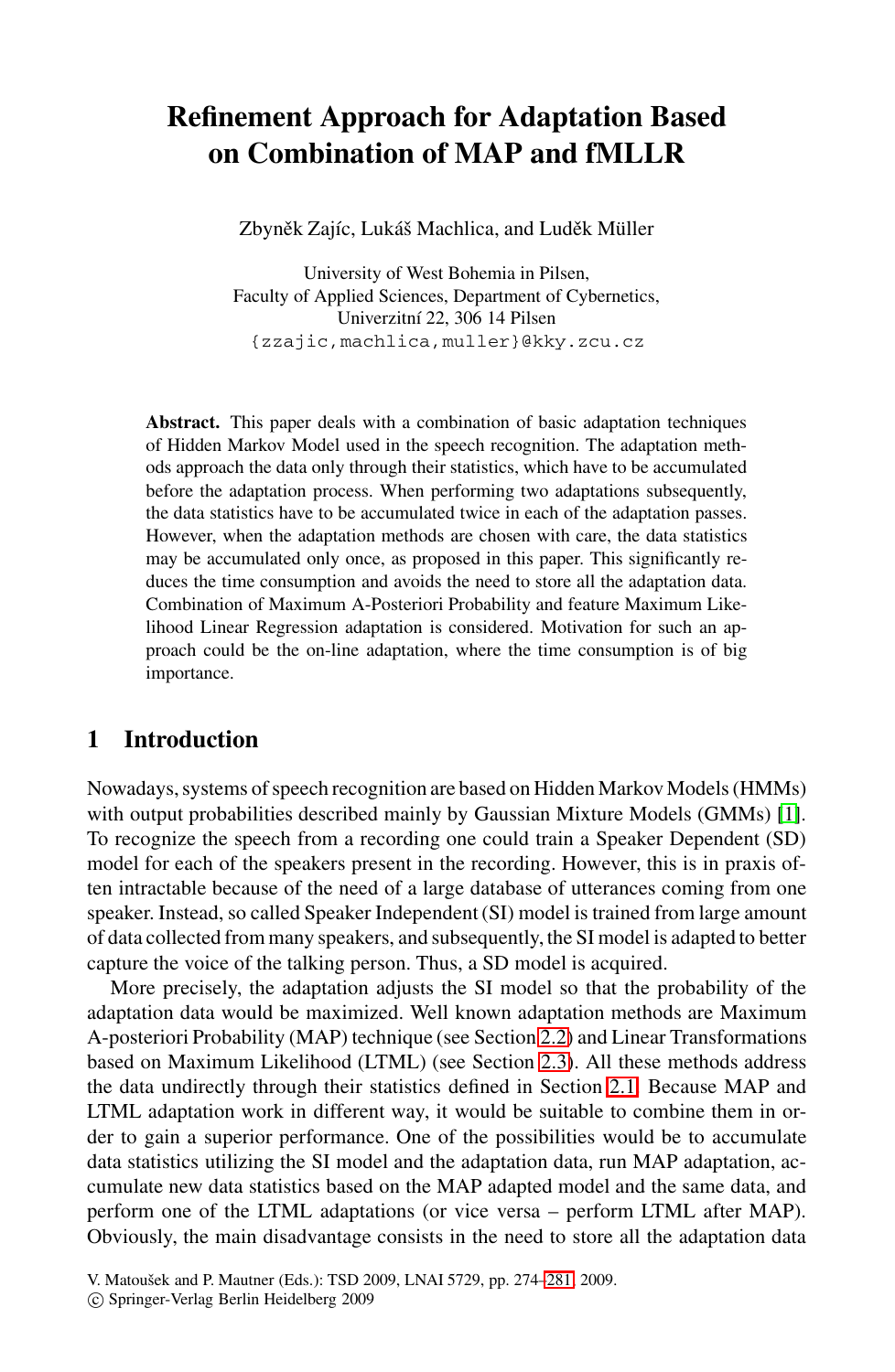and run the system twice. This causes increased time consumption dependent on the amount of processed data. Therefore, in Section 2.4 we proposed an efficient method that avoids the need to accumulate the data statistics twice. In this paper we have chosen out of LTML based adaptations preferably the feature transformations because of the implementation issues (see Section 2.4). In addition, the feature transformations are well suited for on-line adaptation, see [9]. Experimental results discussed in Section 3.2 prove the suitability of the proposed method.

### **2 Adaptation Techniques**

The difference between the adaptation and ordinary training methods stands in the prior knowledge about the distribution of model parameters, usually derived from the SI model [2]. The adaptation adjusts the model in order to maximize the probability of adaptation data. Hence, the new, adapted parameters can be chosen as

$$
\lambda^* = \arg \max_{\lambda} p(O|\lambda)p(\lambda), \tag{1}
$$

<span id="page-1-0"></span>where  $p(\lambda)$  stands for the prior information about the distr[ibu](#page-7-3)tion of the vector  $\lambda$  containing model parameters,  $\mathbf{O} = \{o_1, o_2, \ldots, o_T\}$  is the sequence of T feature vectors related to one speaker,  $\lambda^*$  is the best estimation of parameters of the SD model. We will focus on HMMs with output probabilities of states represented by GMMs. GMM of the  $j - th$  state is characterized by a set  $\lambda_j = {\{\omega_{jm}, \mu_{jm}, C_{jm}\}}_{m=1}^{M_j}$ , where  $M_j$  is the number of mixtures  $\{\psi_{j,m}, \mu_{j,m}\}$  are weight mean and variance of the  $m-th$ number of mixtures,  $\omega_{jm}$ ,  $\mu_{jm}$  and  $C_{jm}$  are weight, mean and variance of the  $m-th$ mixture, respectively.

<span id="page-1-2"></span>The most know adaptation methods are Maximum A-posteriori Probability (MAP) [4] and Linear Transformations based on the Maximum Likelihood (LTML) [6], the description of these methods will be given in following sections.

### **2.1 Statistics of Adaptation Data**

<span id="page-1-1"></span>As will be shown soon, the adaptation techniques do not access the data directly, but only through some statistics, which are accumulated beforehand. Let us define these statistics:

$$
\gamma_{jm}(t) = \frac{\omega_{jm} p(o(t)|jm)}{\sum_{m=1}^{M} \omega_{jm} p(o(t)|jm)}
$$
(2)

stands for the  $m - th$  mixtures' posterior of the  $j - th$  state of the HMM.

$$
c_{jm} = \sum_{t=1}^{T} \gamma_{jm}(t)
$$
 (3)

is the soft count of mixture  $m$ ,

$$
\varepsilon_{jm}(\boldsymbol{o}) = \frac{\sum_{t=1}^{T} \gamma_{jm}(t) o(t)}{\sum_{t=1}^{T} \gamma_{jm}(t)}, \ \ \varepsilon_{jm}(\boldsymbol{o}\boldsymbol{o}^{\mathrm{T}}) = \frac{\sum_{t=1}^{T} \gamma_{jm}(t) o(t) o(t)^{\mathrm{T}}}{\sum_{t=1}^{T} \gamma_{jm}(t)}
$$
(4)

represent the first and the second moment of features which align to mixture  $m$  in the j-th state of the HMM. Note that  $\sigma_{jm}^2 = \text{diag}(C_{jm})$  is the diagonal of the covariance matrix  $C_1$ . matrix  $C_{im}$ .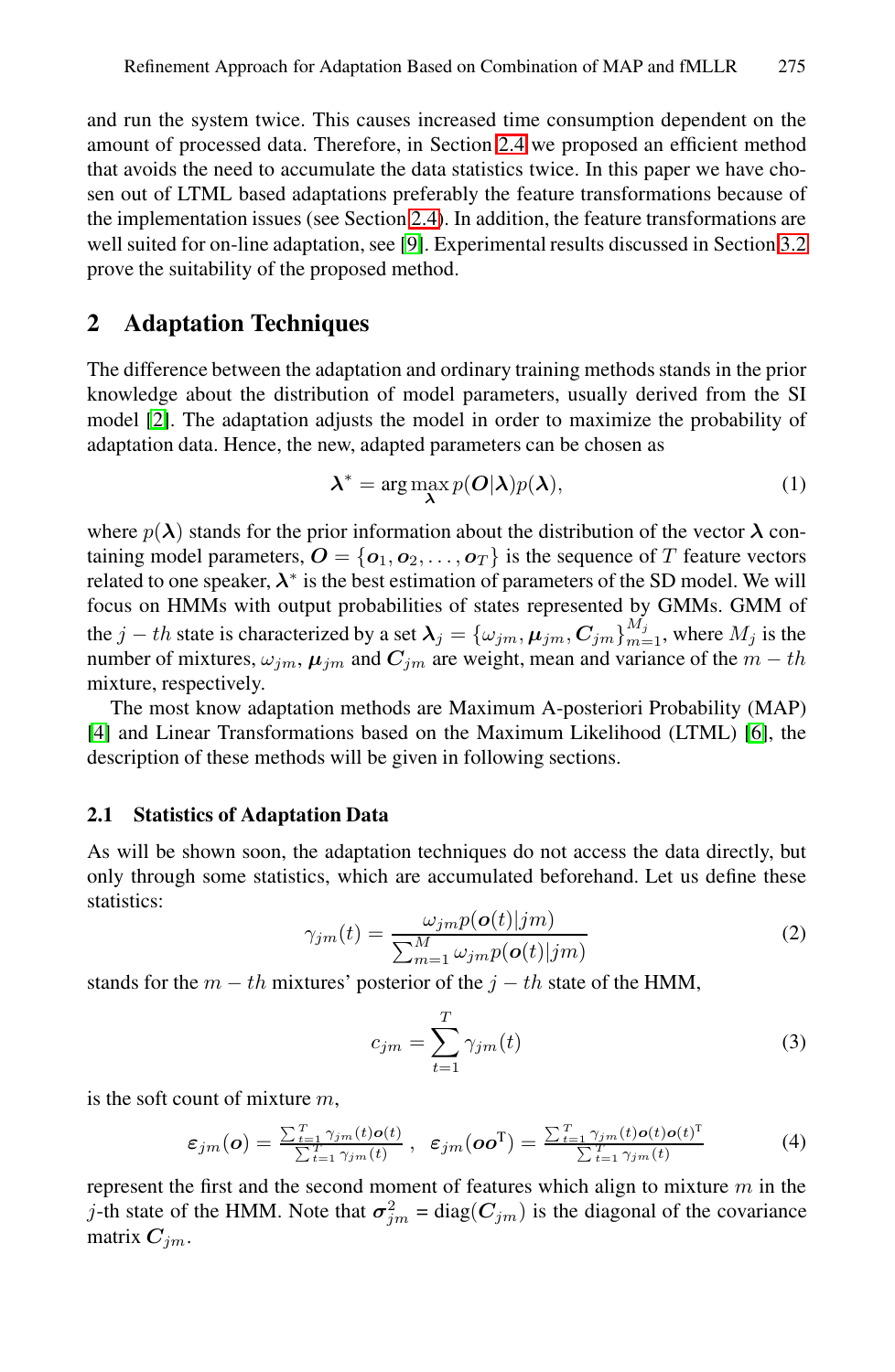<span id="page-2-0"></span>276 Z. Zajíc, L. Machlica, and L. Müller

### **2.2 Maximum A-posteriori Probability (MAP) Adaptation**

MAP is based on the Bayes method for estimation of the acoustic model parameters, with the unit loss function [3]. MAP adapts each of the parameters separately, therefore it is necessary to have for all the parameters enough adaptation data. The result of adaptation is negligible for small amount of data. The parameters are adapted according to formulas

$$
\bar{\omega}_{jm} = [\alpha_{jm}c_{jm}/T + (1 - \alpha_{jm})\omega_{jm}]\chi , \qquad (5)
$$

$$
\bar{\mu}_{jm} = \alpha_{jm}\varepsilon_{jm}(\boldsymbol{o}) + (1 - \alpha_{jm})\mu_{jm}, \qquad (6)
$$

$$
\bar{C}_{jm} = \alpha_{jm}\varepsilon_{jm}(\boldsymbol{o}\boldsymbol{o}^{\mathrm{T}}) + (1 - \alpha_{jm})(\sigma_{jm}^{2} + \boldsymbol{\mu}_{jm}\boldsymbol{\mu}_{jm}^{\mathrm{T}}) - \bar{\boldsymbol{\mu}}_{jm}\bar{\boldsymbol{\mu}}_{jm}^{\mathrm{T}} , \qquad (7)
$$

$$
\alpha_{jm} = \frac{c_{jm}}{c_{jm} + \tau},\tag{8}
$$

<span id="page-2-1"></span>where  $\alpha_{im}$  is the adaptation coefficient, which controls the balance between the old and new parameters using empirically determined parameter  $\tau$ . The parameter  $\tau$  determines how much the new data have to be "observed" in each mixture till the mixture parameters c[han](#page-7-5)ge (they shift in the direction of new parameters) [4].  $\chi$  is a normalization factor, which guarantees that all the new weights of the mixture for one state sum to unity.

#### **2.3 Linear Transformations Based on Maximum Likelihood**

These methods are based on linear transformations. The advantage over the MAP technique is that the number of available model param[ete](#page-7-6)rs is reduced via clustering of similar model components [8]. The transformation is the same for all the parameters from the same cluster  $K_n$ ,  $n = 1, \ldots, N$ . Hence, less amount of adaptation data is needed. The first of the methods introduced b[y L](#page-7-3)eggeter in [5] is known as Maximum Likelihood Linear Regression (MLLR) and was further investigated by Gales, who introduced feature MLLR (fMLLR). The main difference between these two approaches stands in the area of their interest. MLLR transforms means and covariances of the model, whereas fMLLR transforms directly the acoustic feature vectors. The MLLR method is out of our interest and the adaptation formulas can be found in [5].

#### **Feature Maximum Likelihood Linear Regression (fMLLR)**

The method is based on the minimization of the auxiliary function [6]:

$$
Q(\lambda, \bar{\lambda}) = const - \frac{1}{2} \sum_{jm} \sum_{t} \gamma_{jm}(t) (const_{jm} + \log |C_{jm}| +
$$
  
+  $(\bar{o}(t) - \mu_{jm})^{\mathrm{T}} C_{jm}^{-1} (\bar{o}(t) - \mu_{jm}))$ , (9)

where  $\bar{\mathbf{o}}(t)$  represents the feature vector transformed according to the formula:

<span id="page-2-2"></span>
$$
\bar{\boldsymbol{o}}_t = \boldsymbol{A}_{(n)} \boldsymbol{o}_t + \boldsymbol{b}_{(n)} = \boldsymbol{W}_{(n)} \boldsymbol{\xi}(t) ,
$$
\n(10)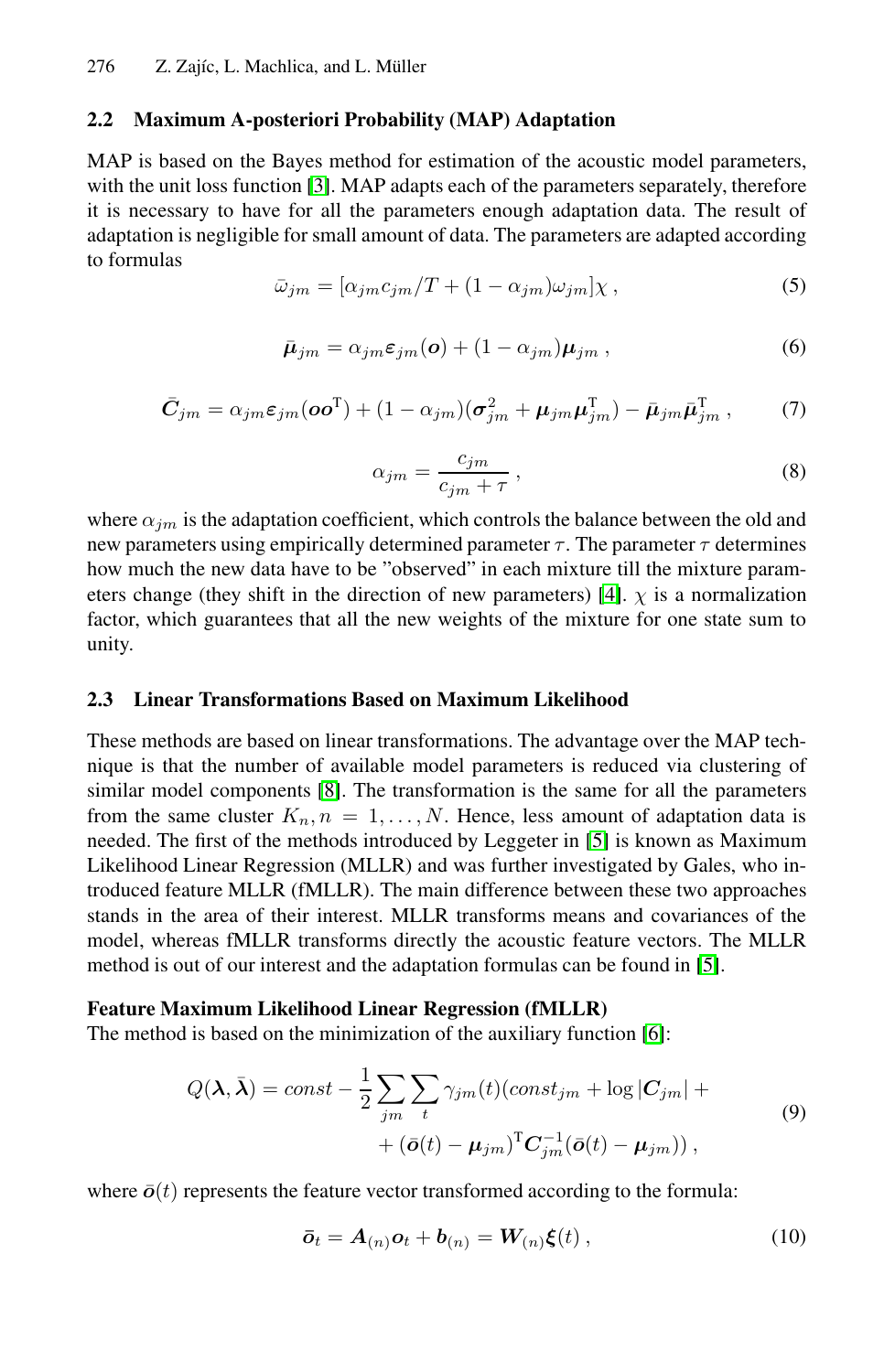where  $W_{(n)} = [A_{(n)}, b_{(n)}]$  stands for the transformation matrix corresponding to the  $n - th$  cluster  $K_n$  and  $\boldsymbol{\xi}(t) = [\boldsymbol{o}_t^T, 1]^T$  represents the extended feature vector. The auxiliary function (9) can be rearanged into the form [7] auxiliary function (9) can be rearanged into the form [7]

<span id="page-3-0"></span>
$$
Q_{\boldsymbol{W}_{(n)}}(\boldsymbol{\lambda},\boldsymbol{\bar{\lambda}})=\log|\boldsymbol{A}_{(n)}|-\sum_{i=1}^I\boldsymbol{w}_{(n)i}^{\mathrm{T}}\boldsymbol{k}_i-0.5\boldsymbol{w}_{(n)i}^{\mathrm{T}}\boldsymbol{G}_{(n)i}\boldsymbol{w}_{(n)i},\qquad(11)
$$

where

$$
\boldsymbol{k}_{(n)i} = \sum_{m \in K_n} \frac{c_m \mu_{mi} \varepsilon_m(\boldsymbol{\xi})}{\sigma_{mi}^2}, \quad \boldsymbol{G}_{(n)i} = \sum_{m \in K_n} \frac{c_m \varepsilon_m(\boldsymbol{\xi} \boldsymbol{\xi}^T)}{\sigma_{mi}^2}
$$
(12)

and

$$
\varepsilon_m(\boldsymbol{\xi}) = \left[\varepsilon_m^{\mathrm{T}}(o), 1\right]^{\mathrm{T}}, \ \ \varepsilon_m(\boldsymbol{\xi}\boldsymbol{\xi}^{\mathrm{T}}) = \begin{bmatrix} \varepsilon_m(oo^{\mathrm{T}}) \ \varepsilon_m(o) \\ \varepsilon_m^{\mathrm{T}}(o) & 1 \end{bmatrix}. \tag{13}
$$

To find the solution of equation (11) we have to express  $A_{(n)}$  in terms of  $W_{(n)}$ , e.g. use the equivalency  $\log |A_{(n)}| = \log |w_{(n)i}^T v_{(n)i}|$ , where  $v_{(n)i}$  stands for transpose of the  $i - th$  row of cofactors of the matrix  $A_{(n)}$  extended with a zero in the last dimension  $i - th$  row of cofactors of the matrix  $A_{(n)}$  extended with a zero in the last dimension. After the maximization of the auxiliary function (11) we receive

<span id="page-3-1"></span>
$$
\frac{\partial Q(\lambda, \bar{\lambda})}{\partial \bm{W}_{(n)}} = 0 \Rightarrow \bm{w}_{(n)i} = \bm{G}_{(n)i}^{-1} \left( \frac{\bm{v}_{(n)i}}{\alpha_{(n)}} + \bm{k}_{(n)i} \right) , \qquad (14)
$$

where  $\alpha_{(n)} = \boldsymbol{w}_{(n)i}^{\text{T}} \boldsymbol{v}_{(n)i}$  $\alpha_{(n)} = \boldsymbol{w}_{(n)i}^{\text{T}} \boldsymbol{v}_{(n)i}$  $\alpha_{(n)} = \boldsymbol{w}_{(n)i}^{\text{T}} \boldsymbol{v}_{(n)i}$  can be found as [the](#page-3-1) solution of the quadratic function

$$
\beta_{(n)} \alpha_{(n)}^2 - \alpha_{(n)} \mathbf{v}_{(n)i}^{\mathrm{T}} \mathbf{G}_{(n)i}^{-1} \mathbf{k}_{(n)i} - \mathbf{v}_{(n)i}^{\mathrm{T}} \mathbf{G}_{(n)i}^{-1} \mathbf{v}_{(n)i} = 0 , \qquad (15)
$$

where

$$
\beta_{(n)} = \sum_{m \in K_n} \sum_{t} \gamma_m(t) \,. \tag{16}
$$

Two different solutions  $w_{(n)i}^{1,2}$  are obtained, because of the quadratic function (15). The one that maximizes the auxiliary function (11) is chosen. Note that an additional term appears in the log likelihood for fMLLR because of the feature transforms, hence:

$$
\log \mathcal{L}\left(\boldsymbol{o}_{t}|\boldsymbol{\mu}_{m},\boldsymbol{C}_{m},\boldsymbol{A}_{(n)},\boldsymbol{b}_{(n)}\right) = \log \mathcal{N}\left(\boldsymbol{A}_{(n)}\boldsymbol{o}_{t}+\boldsymbol{b}_{(n)};\boldsymbol{\mu}_{m},\boldsymbol{C}_{m}\right)+0.5\log|\boldsymbol{A}_{(n)}|^{2}.
$$
\n(17)

The estimation of  $W_{(n)}$  is an iterative procedure. Matrices  $A_{(n)}$  and  $b_{(n)}$  have to be correctly initialized first, e.g.  $A_{(n)}$  can be chosen as a diagonal matrix with ones on the diagonal and  $\mathbf{b}_{(n)}$  can be initialized as a zero vector. The estimation ends when the change in parameters of transformation matrices is small enough (about 20 iterations are sufficient) [7].

### **2.4 Combination of MAP and fMLLR**

As MAP and fMLLR work in different ways, it would be suitable to combine them. A simple method would be to run MAP and fMLLR subsequently in two passes. There are two possibilities – MAP after fMLLR and fMLLR after MAP. It can be anticipated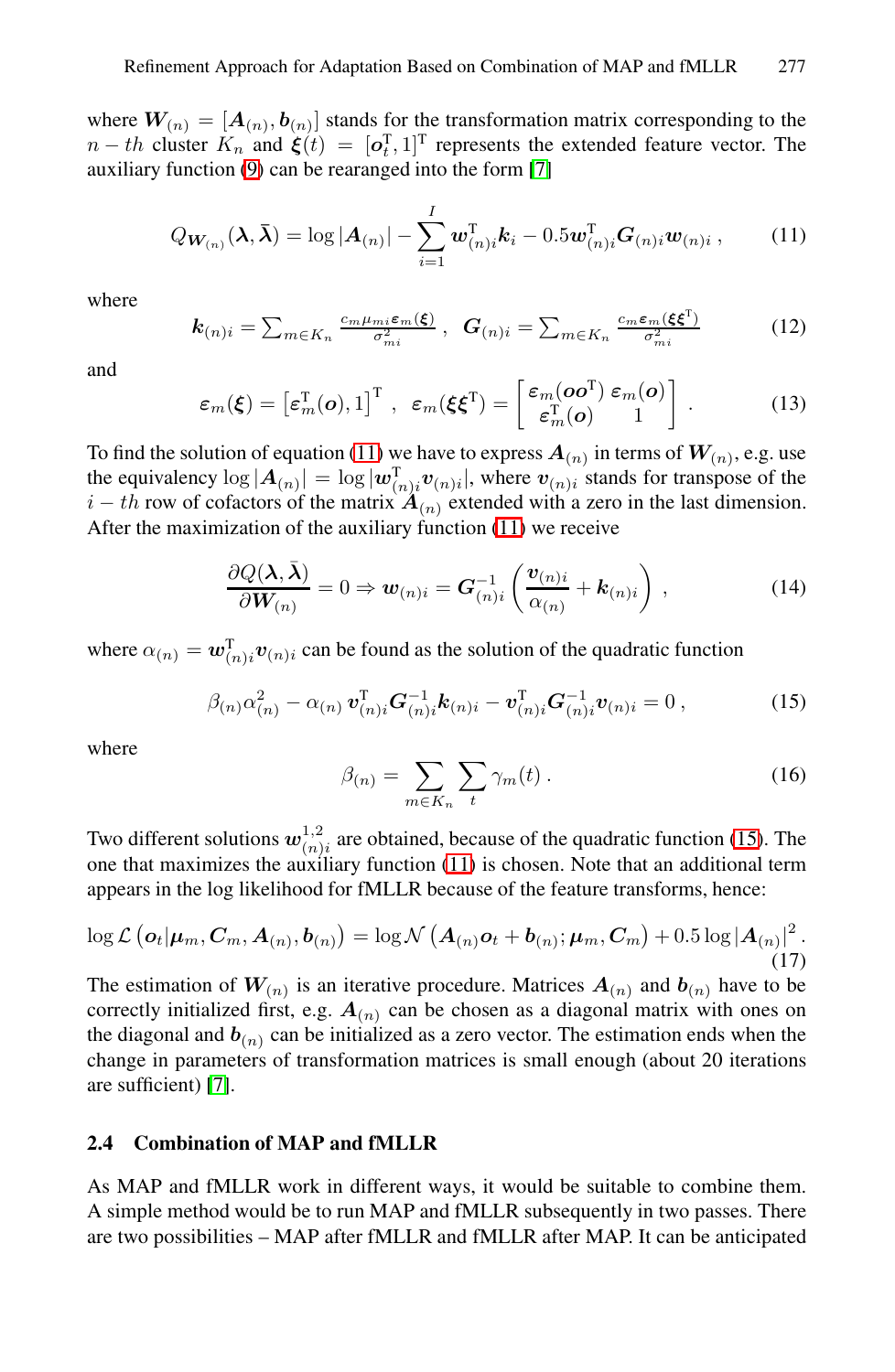#### 278 Z. Zajíc, L. Machlica, and L. Müller

that the first approach should outperform the second one. The fMLLR method transforms all the mixtures from the same cluster at once, thus also mixtures with insufficient amount of adaptation data. MAP affects each of the mixtures separately, however only mixtures with sufficient amount of adaptation data are improved (shifted towards adaptation data – see equations  $(5)$ – $(7)$ ). Thus, the second pass (MAP adaptation) can be thought of as a refinement stage of mixtures with sufficient amount of data. In the case when fMLLR succeeds MAP, fMLLR (whole cluster is shifted at once) could disarrange mixtures that were correctly shifted by MAP (each mixture is shifted separately – more precise). This was also proved by the experiments shown in the second part of [Ta](#page-1-0)ble 1, therefore from now on we will focus on fMLLR followed by MAP adaptation. Note that in the case when huge amount of adaptation data would be available, the MAP adaptation would rearrange each of the mixtures, hence the fMLLR would take no effect. However, the first pass of fMLLR could cause more precise estimates of data statistics. On the other hand, having low am[ou](#page-5-1)nt of adaptation data MAP would be negligible and only fMLLR would take effect (see results of experiments depicted in Figure 1). This is a very natural behaviour of a combination of adaptation techniques.

<span id="page-4-2"></span>The main disadvantage of such an approach is the need to compute the statistics defined in Section 2.1 twice. The procedure is as follows:

$$
SI \to stats_1 \text{ for SI } \overset{fMLLR}{\Longrightarrow} SD_{fMLLR} \to stats_2 \text{ for SD}_{fMLLR} \overset{MAP}{\Longrightarrow} SD_{fMLLR+MAP}. \tag{18}
$$

<span id="page-4-1"></span><span id="page-4-0"></span>This approach brings an additional improvement of results (see Table 1), but it is not efficient with regard to the time consumption of computing the second statistics, e.g. in on-line adaptation. Hence, it would be suitable to adjust the already accumulated statistics without the need to see the feature vectors once again. Because fMLLR is in use, the adaptation stands for the transformation of feature vectors. Thus, instead of accumulating new statistics of transformed features, it is possible to transform the original statistics in the following way (consider expression (4) and the transformation  $\bar{o}_t = A_{(n)} o_t + b_{(n)}$  $\bar{o}_t = A_{(n)} o_t + b_{(n)}$  $\bar{o}_t = A_{(n)} o_t + b_{(n)}$  $\bar{o}_t = A_{(n)} o_t + b_{(n)}$  $\bar{o}_t = A_{(n)} o_t + b_{(n)}$ :

$$
\bar{\varepsilon}_{jm}(\boldsymbol{o}) = \frac{\sum_{t=1}^{T} \gamma_{jm}(t) (\boldsymbol{A}_{(n)} \boldsymbol{o}(t) + \boldsymbol{b}_{(n)})}{\sum_{t=1}^{T} \gamma_{jm}(t)} = \boldsymbol{A}_{(n)} \varepsilon_{jm} + \boldsymbol{b}_{(n)},
$$
(19)

$$
\bar{\varepsilon}_{jm}(\boldsymbol{oo}^{\mathrm{T}}) = \frac{\sum_{t=1}^{T} \gamma_{jm}(t) (A_{(n)}\boldsymbol{o}(t) + \boldsymbol{b}_{(n)})(A_{(n)}\boldsymbol{o}(t) + \boldsymbol{b}_{(n)})^{\mathrm{T}}}{\sum_{t=1}^{T} \gamma_{jm}(t)} = A_{(n)} \varepsilon_{jm}(\boldsymbol{oo}^{\mathrm{T}}) A_{(n)}^{\mathrm{T}} + 2A_{(n)} \varepsilon_{jm}(\boldsymbol{o}) \boldsymbol{b}_{(n)}^{\mathrm{T}} + \boldsymbol{b}_{(n)} \boldsymbol{b}_{(n)}^{\mathrm{T}} ,
$$
\n(20)

As can be seen [fro](#page-4-0)[m](#page-4-1) [\(1](#page-4-1)9) and (20), the only approximation consists in the use of SI mixtures' posterior defined in (2), which remained unchanged (untransformed). The procedure of the proposed method is as follows:

$$
SI \to status_1 \text{ for SI } \overset{fMLLR}{\Longrightarrow} SD_{fMLLR} \to transform \; status_1 \; \overset{MAP}{\Longrightarrow} SD_{fMLLR+MAP}. \quad (21)
$$

Thus, data statistics  $stats_1$  are computed according to the SI model. The fMLLR transformation matrices  $A_{(n)}$ ,  $b_{(n)}$  defined in (10) are estimated and utilized to transform the statistics  $stats_1$  using equations (19), (20). At the end, the transformed statistics are used to refine the model mixtures via MAP adaptation.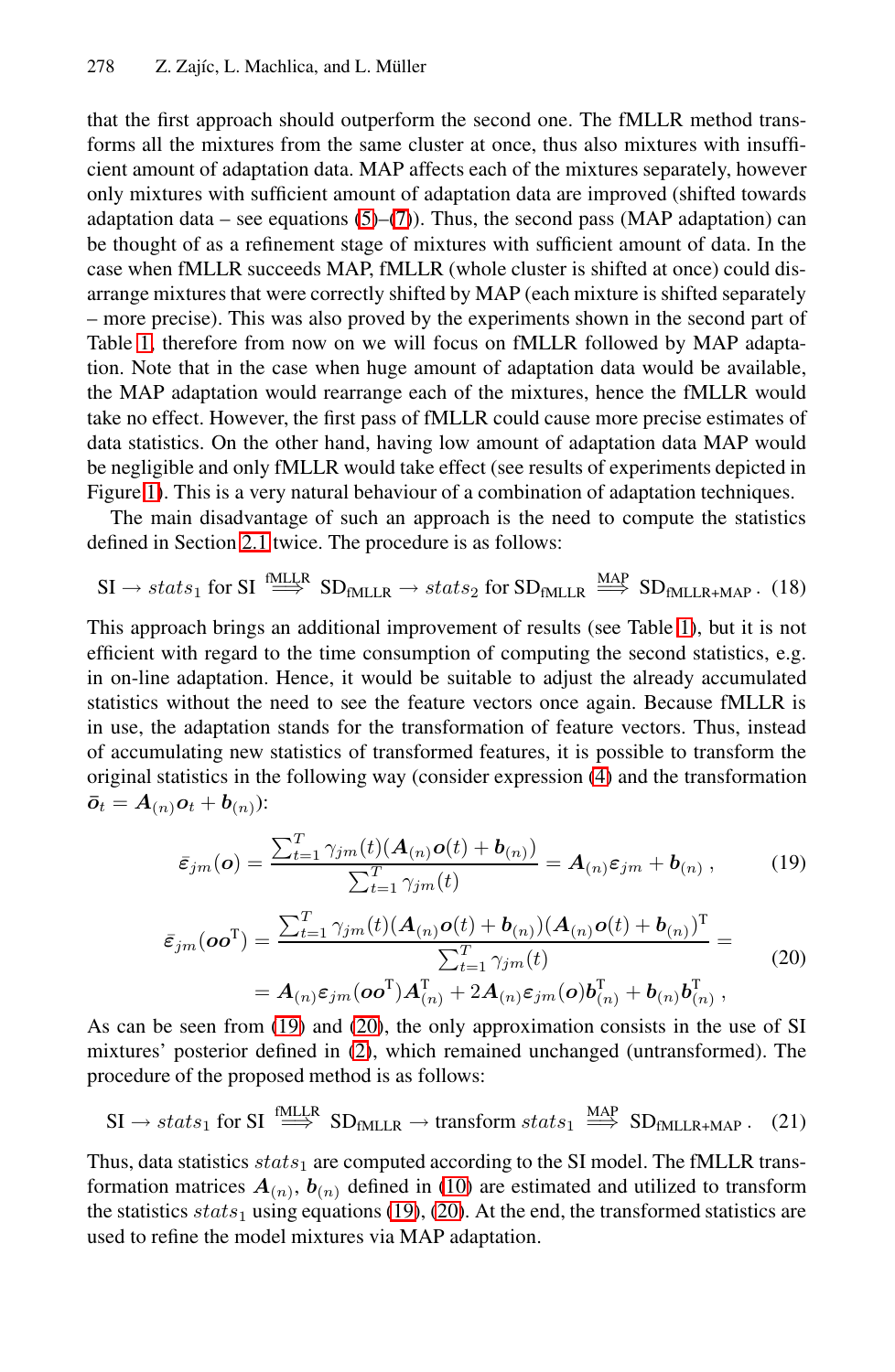# **3 Experiments**

### **3.1 Test Data**

All of the experiments were performed using telephone speech data set. The telephonebased corpus consists of Czech read speech transmitted over a telephone channel. The digitization of an input analog telephone signal was provided by a telephone interface board DIALOGIC D/21D at 8 kHz sample rate and converted to the mu-law 8 bit resolution. The corpus was divided into two parts, the training set and the testing set. The training set consisted of 100 speakers, where each of them read 40 different sentences (length of each sentence was cca 5 sec.). The testing set consisted of 100 speakers not included in the training set, where each of them read the same 20 sentences as the other, further divided into two groups. The first one contained 15 sentences used as adaptation data and the second one contained 5 remaining sentences used for testing of adapted models. The vocabulary in all our test tasks contained 475 different words. Since several words had multiple different phonetic transcriptions the final vocabulary consisted of 528 items. There were no OOV (Out Of Vocabulary) words. The basic speech unit of our system is a triphone. Each individual triphone is represented by a three states HMM; each state is provided [by](#page-5-1) 8 mixtures of multivariate Gaussians. We are considering just diagonal covariance matrices. In all recognition experiments a language model based on zerograms was applied. It means that each word in the vocabulary is equally probable as a next word in the recognized utterance[. Fo](#page-4-2)r that reason the perplexity of the task was 528.

### <span id="page-5-0"></span>**3.2 Results**

<span id="page-5-1"></span>The results of the experiment are shown in Table 1. The first part of the table contains the Correctness (Corr) and the Accuracy (Acc) of the baseline system (recognition done utilizing only the SI model) and the system adapted only by MAP or fMLLR method. Results of the adaptation process considering two-pass-combination (see (18)) of fML-LLR and MAP can be found in the second part of the table. Last part of the table shows results of fMLLR+MAP combination proposed in this paper, where the data statistics were accumulated only once (for SI model) and then transformed using the estimated

|                      | $Corr[\%]$ Acc $[\%]$ |       |
|----------------------|-----------------------|-------|
| SI model             | 73.97                 | 66.18 |
| <b>MAP</b>           | 80.06                 | 74.27 |
| fMLLR                | 80.27                 | 76.61 |
| two-pass-combination |                       |       |
| MAP+fMLLR            | 81.91                 | 77.68 |
| fMLLR+MAP            | 83.05                 | 79.51 |
| one-pass-combination |                       |       |
| fMLLR+MAP            | 82.69                 | 78.84 |

**Table 1.** Correctness (Corr)[%] and Accuracy (Acc)[%] of transcribed words for each type of the adaptation and their combinations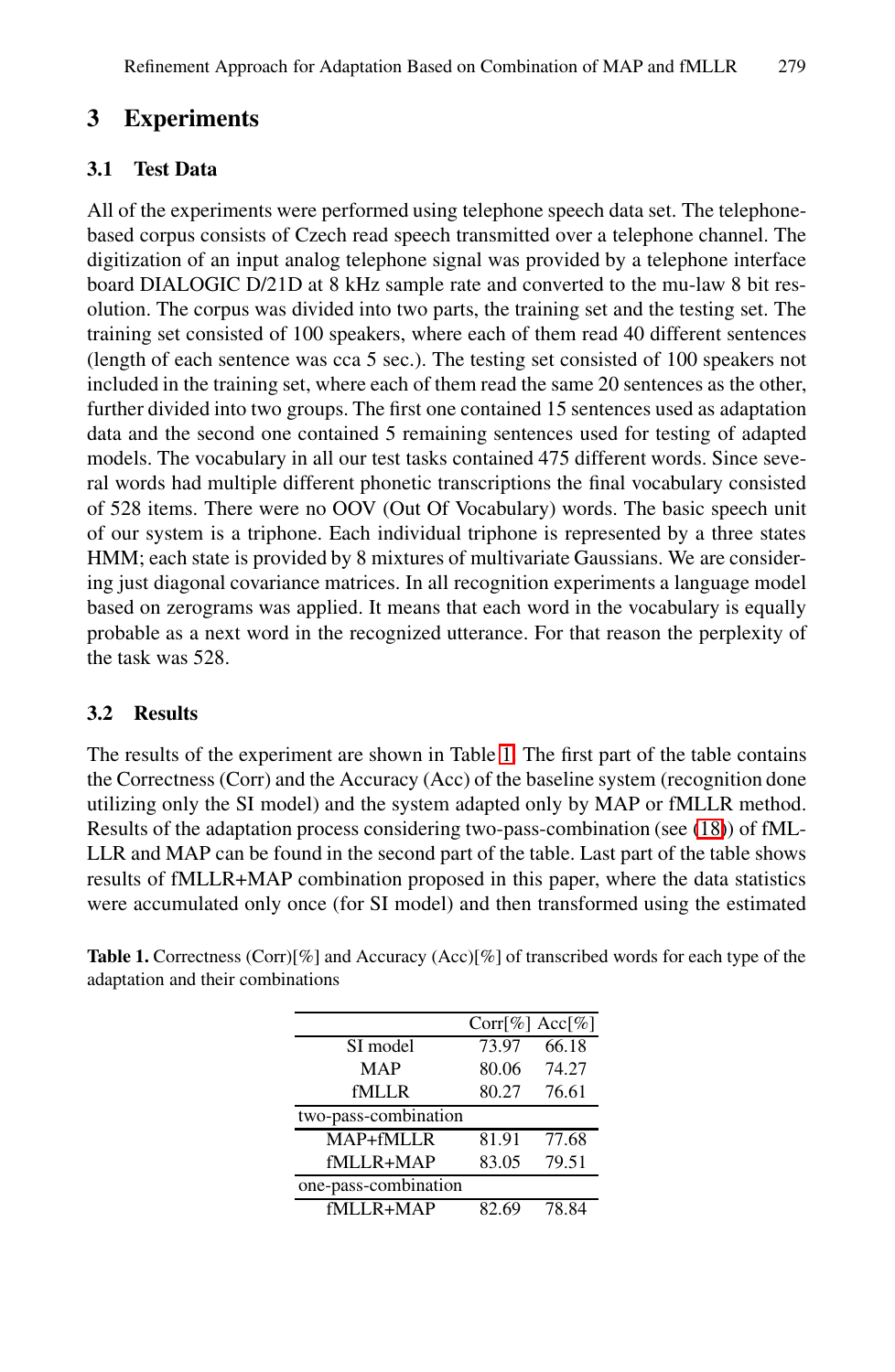#### 280 Z. Zajíc, L. Machlica, and L. Müller

fMLLR transformation. At the end, the transformed sta[tis](#page-6-0)tics were used for MAP adaptation (see  $(21)$ ).

As can be seen from Table 1, both two-pass-combinations MAP+fMLLR and fM-LLR+MAP increse the Correctness (Corr) as well as the Accuracy (Acc) of recognized words, but the fMLLR+MAP approach is significantly better (as was supposed in Section 2.4). The result of the one-pass-combination of fMLLR+MAP is very close to the result of the two-pass-combination of fMLLR+MAP, which can be thought of as the upper boundary of the proposed method. We have performed also experiments based on increasing number of adaptation sentences, these can be found in Figure 1.

<span id="page-6-0"></span>

Fig. 1. Correctness (Corr)[%] and Accuracy (Acc)[%] of MAP and fMLLR adapted models and their combinations for increasing number of adaptation sentences. Note that the fMLLR+MAP combination yields the best performance for all different numbers of adaptation sentences and the results of one-pass-combination are very close (in some cases even identical) to the results of the two-pas-combination.

# **4 Conclusion**

In this paper methods for adaptation of an acoustic model and their combinations were presented. More precisely, MAP and fMLLR adaptation methods were described. A simple combination of two different adaptation techniques proved to be convenient, but significantly more time consuming. Hence, we proposed a re-adjustment of primary computed data statistics without the need to see the adaptation data twice. We have demonstrated on experiments that such an one-pass-combination approach of fMLLR and MAP adaptation brings an additional improvement into the speech recognition. We have achieved a 4.57% and 2.23% increase absolutely in the systems' accuracy against the fMLLR and MAP based model, respectively. Let also state that the method proposed in this paper approaches the result of the two-pass-combination of fMLLR followed by MAP, which is however more time consuming.

# **Acknowledgements**

This research was supported by the Grant Agency of the Czech Republic, project No. GAČR 102/08/0707, by the Ministry of Education of the Czech Republic, project No.